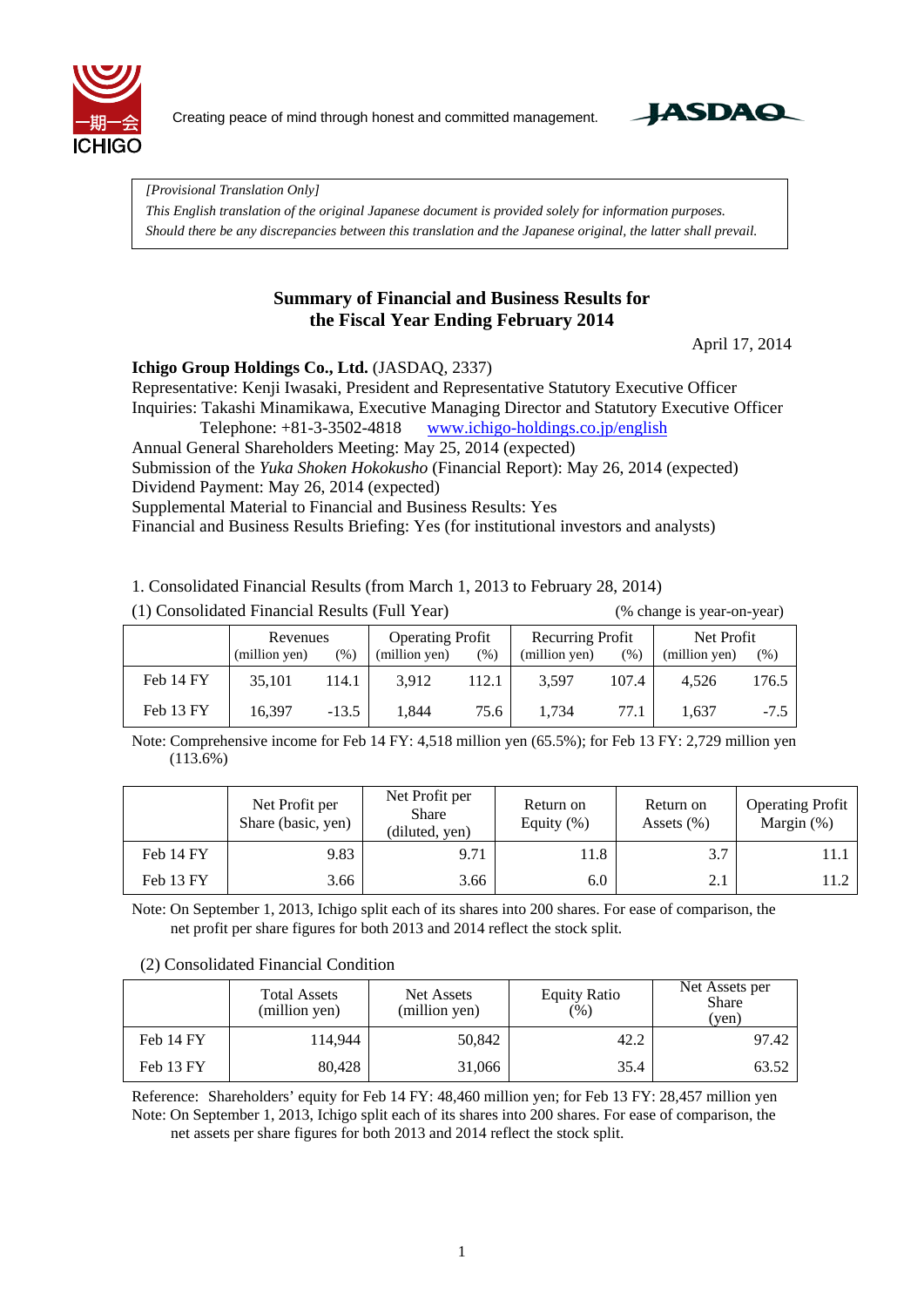#### (3) Consolidated Cash Flow

|                   | Cash Flow from | Cash Flow from | Cash Flow from | Cash and Cash |
|-------------------|----------------|----------------|----------------|---------------|
| <b>Operations</b> |                | Investing      | Financing      | Equivalents   |
|                   | (million yen)  | (million yen)  | (million yen)  | (million yen) |
| Feb 14 FY         | 1.254          | $-8,610$       | 24,682         | 24,581        |
| Feb 13 FY         | 4,609          | $-27$          | $-3,935$       | 9,512         |

### 2. Dividends

|                         |                          |                          | Dividend per Share (yen)     |                          |                | Total                        | Dividend on                           |                                                 |
|-------------------------|--------------------------|--------------------------|------------------------------|--------------------------|----------------|------------------------------|---------------------------------------|-------------------------------------------------|
|                         | First<br>Quarter         | Second<br><b>Ouarter</b> | Third<br><b>Ouarter</b>      | Fourth<br><b>Ouarter</b> | Fiscal<br>Year | Dividend<br>(million<br>yen) | Payout Ratio<br>(consolidated)<br>(%) | <b>Equity Ratio</b><br>(consolidated)<br>$(\%)$ |
| Feb 13 FY               | $\overline{\phantom{a}}$ | $\theta$                 | $\overline{\phantom{a}}$     | 200.00                   | 200.00         | 447                          | 27.3                                  | 1.6                                             |
| Feb 14 FY               | $\overline{\phantom{a}}$ | $\Omega$                 | $\overline{\phantom{a}}$     | 1.10                     | 1.10           | 547                          | 11.2                                  | 1.4                                             |
| Feb 15 FY<br>(Expected) | $\overline{\phantom{0}}$ | 0                        | $\qquad \qquad \blacksquare$ | 1.30                     | 1.30           |                              | 9.4                                   |                                                 |

(Note) The above dividend for Feb 13 FY does not reflect the 200 for 1 stock split effective September 1, 2013. The dividend for Feb 13 FY reflecting the stock split is 1.00 yen.

3. Consolidated Forecast for the Fiscal Year Ending February 2015 (from March 1, 2014 to February 28, 2015) (% change is year-on-year)

|           |                             |        |                                          |       | $\frac{1}{10}$ change is year-on-year) |        |
|-----------|-----------------------------|--------|------------------------------------------|-------|----------------------------------------|--------|
|           | Revenues<br>(million yen)   | $(\%)$ | <b>Operating Profit</b><br>(million yen) | (% )  | Recurring Profit<br>(million yen)      | $(\%)$ |
| Feb 15 FY | 42,000                      | 19.7   | 7.700                                    | 96.8  | 6.500                                  | 80.7   |
|           | Net Profit<br>(million yen) | $(\%)$ | Net Profit per Share<br>(Yen)            |       |                                        |        |
| Feb 15 FY | 6,055                       | 33.8   |                                          | 12.17 |                                        |        |

(Note)

- 1. The Company has included a full-year earnings forecast only there is no half-year earnings forecast.
- 2. Net Profit per Share for Feb 15 FY assumes that the number of outstanding shares as of March 31, 2014 remains unchanged throughout Feb 15 FY.

### 4. Other

- (1) Changes in significant consolidated subsidiaries (material changes in scope of consolidation): Yes – one new subsidiary: GK Minami Ikebukuro Jisho *Tokumei Kumiai*
- (2) Changes in accounting standards/principles, changes in accounting estimates, and revisions to previous financial statements
	- (i) Changes in accounting standards/principles: None
	- (ii) Changes in accounting principles other than the above: None
	- (iii) Changes in accounting estimates: None
	- (iv) Revisions of previous financial statements: None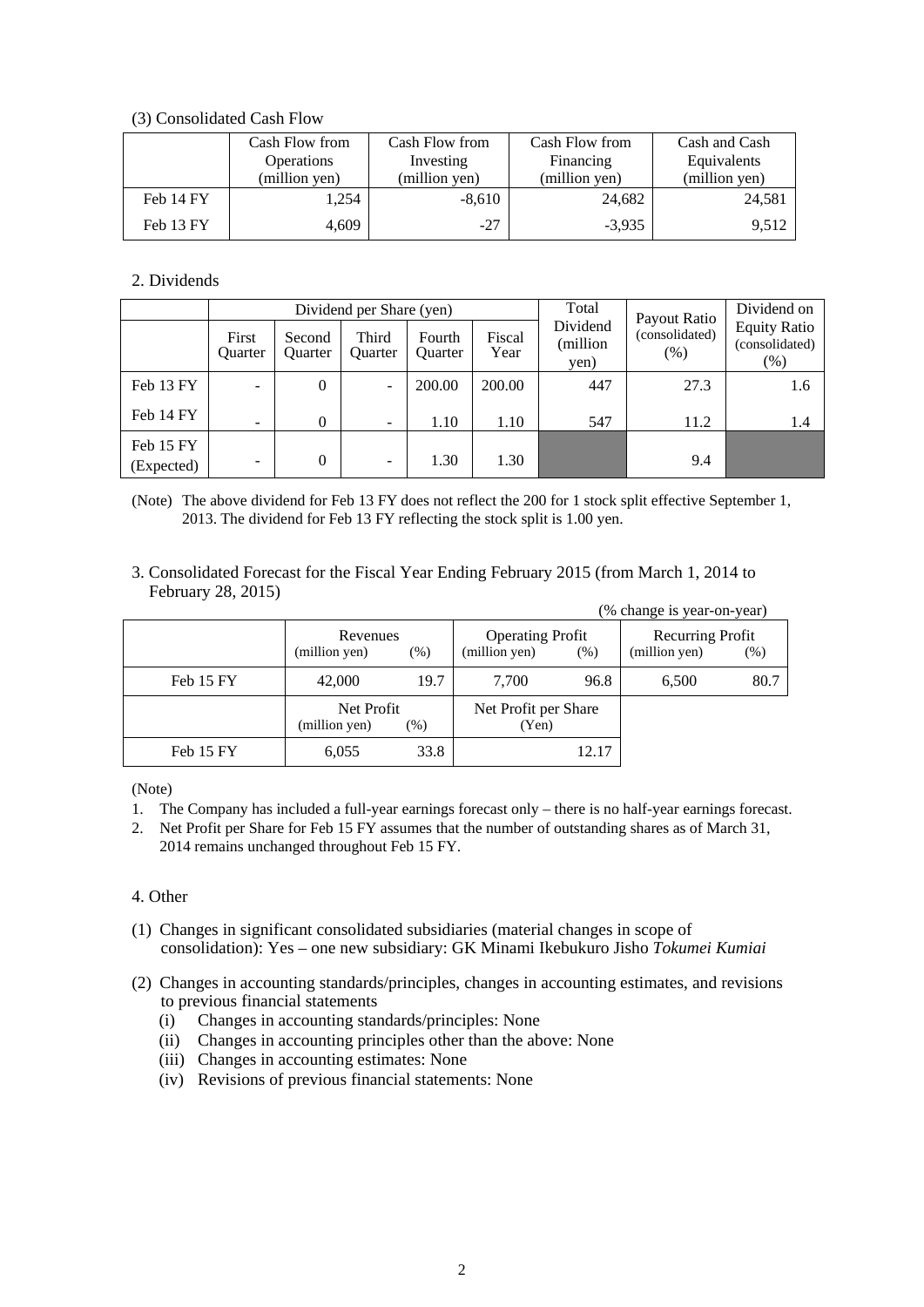(3) Number of outstanding shares (common shares)

(i) Number of outstanding shares including treasury stock

| Feb 14:                                    | 499,432,200   |  |
|--------------------------------------------|---------------|--|
| Feb 13:                                    | 451,986,800   |  |
| (ii) Number of shares of treasury stock    |               |  |
| Feb 14:                                    | 1,978,000     |  |
| Feb 13:                                    | 4,000,000     |  |
| (iii) Average number of outstanding shares |               |  |
| Feb 14:                                    | 460, 365, 498 |  |
|                                            |               |  |

Feb 13: 447,330,564

Note: On September 1, 2013, Ichigo split each of its shares into 200 shares. For ease of comparison, the above share amounts for both 2013 and 2014 reflect the stock split.

#### 5. Parent Financial Results (from March 1, 2013 to February 28, 2014)

(1) Parent Financial Results (Full Year) (% change is year-on-year) Revenues (million yen) (%) Operating Profit (million yen) (%) Recurring Profit (million yen) (%) Net Profit (million yen) (%) Feb 14 FY | 5,346 70.1 | 3,238 187.4 | 2,663 198.7 | 4,027 169.0 Feb 13 FY 3,143 -22.2 1,126 423.7 891 - 1,497 -10.5

|           | Net Profit per Share<br>(basic, yen) | Net Profit per<br><b>Share</b><br>(diluted, yen) |
|-----------|--------------------------------------|--------------------------------------------------|
| Feb 14 FY | 8.75                                 | 8.64                                             |
| Feb 13 FY | 3.35                                 | 3.34                                             |

Note: On September 1, 2013, Ichigo split each of its shares into 200 shares. For ease of comparison, the net profit per share figures for both 2013 and 2014 reflect the stock split.

|           | <b>Total Assets</b><br>(million yen) | Net Assets<br>(million yen) | <b>Equity Ratio</b><br>(% ) | Net Assets per<br><b>Share</b><br>(yen) |
|-----------|--------------------------------------|-----------------------------|-----------------------------|-----------------------------------------|
| Feb 14 FY | 66,221                               | 45,981                      | 69.3                        | 92.19                                   |
| Feb 13 FY | 33,404                               | 25.341                      | 75.4                        | 56.25                                   |

(2) Parent Financial Condition

Reference: Shareholders' equity for Feb 14 FY: 45,860 million yen; for Feb 13 FY: 25,198 million yen Note: On September 1, 2013, Ichigo split each of its shares into 200 shares. For ease of comparison, the net assets per share figures for both 2013 and 2014 reflect the stock split.

#### Appropriate Use of this Earnings Projection

Forward-looking statements contained in this announcement are based on judgments obtained from information that was available to the Company and the Group as of the announcement date and are not guarantees of future results. However, these statements involve risks and uncertainties. Therefore, please note that actual earnings may differ significantly from the described earnings projection as a result of various factors.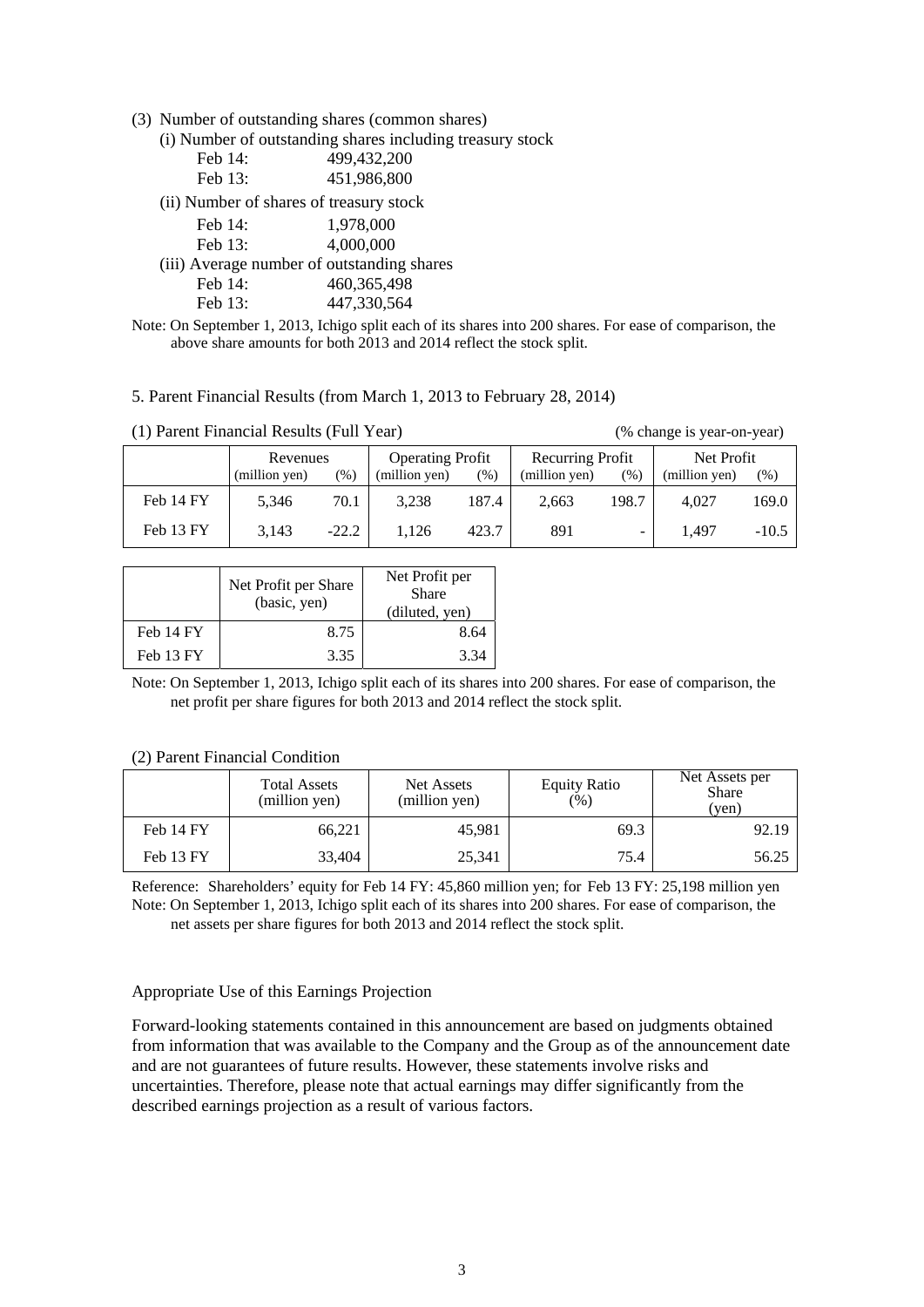6. Key Performance Indicators (KPIs)

The Company has established the below KPIs as announced in its Shift Up 2016 Mid-Term Business Plan on January 10, 2014.

- (1) Grow Earnings per Share (EPS) to 18.25 yen by Feb 16 FY
- (2) Grow structural profitability (expense coverage ratio) to 150% and 165% by Feb 15 FY and Feb 16 FY, respectively (Note 1)
- (3) Target a 40% pro-forma shareholder equity ratio (Note 2)
- (4) Improve capital efficiency by profitably disposing existing assets and reinvesting in new projects at ROI > 15%
- (Note 1) The expense coverage ratio is the ratio of stable revenues (such as rental revenues and asset management fees) over fixed expenses (fixed SG&A + interest expenses).
- (Note 2) The Company's consolidated financial statements include client-related assets and liabilities which do not belong to the Company. In order to more accurately reflect the true economic exposures borne by our shareholders, the Company calculates and discloses Pro Forma financials which remove these client assets and liabilities.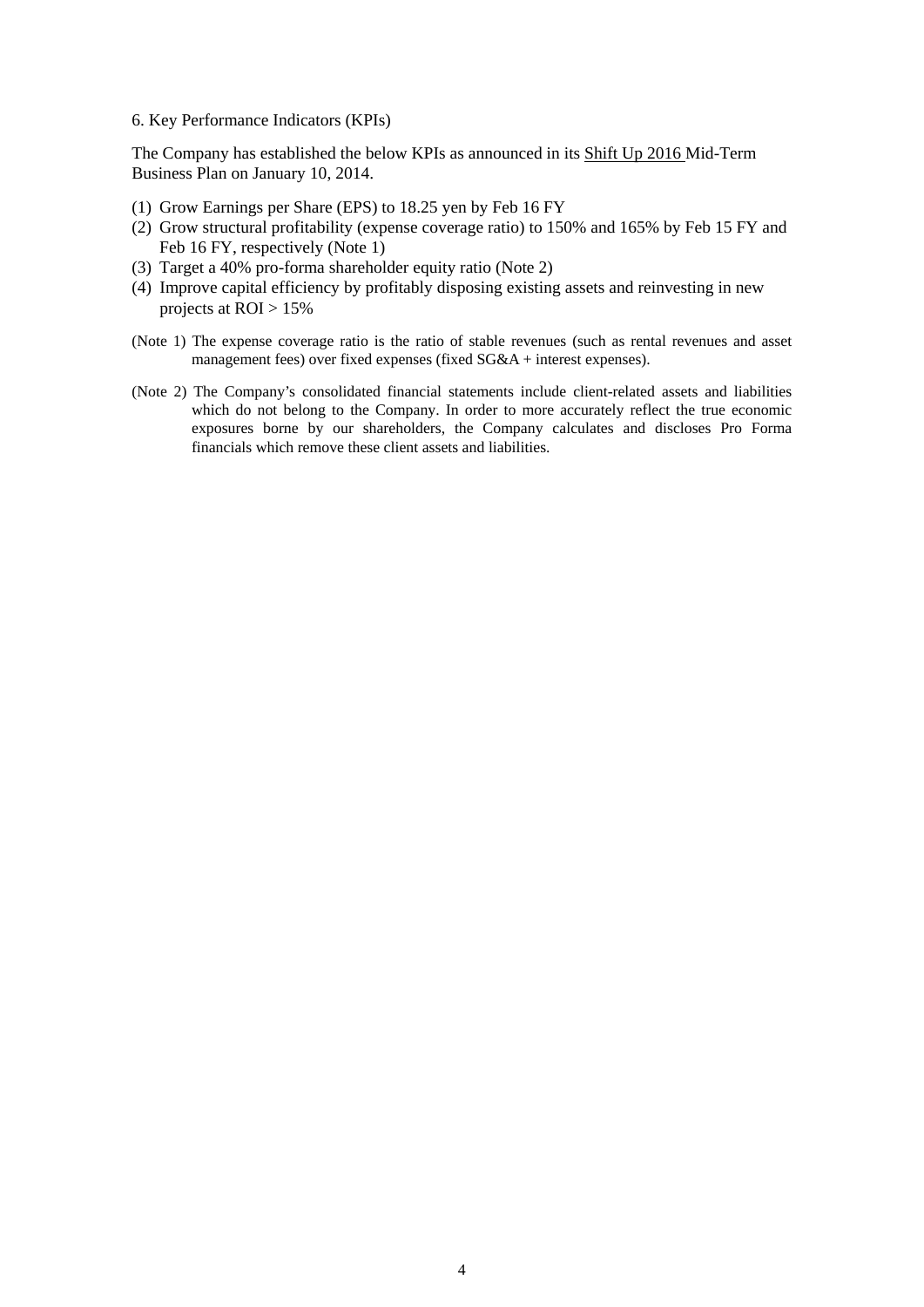#### 7. Segment Information

#### (1) Segment Information

(i) Segment Overview

Starting from the current fiscal period, to improve the Company's earnings transparency and reflect changes in the Company's earnings structure, such as the expansion of its clean energy business, asset acquisition to support Ichigo REIT's growth, and a substantial increase in investments in value-add and prime real estate, the Company has changed its segment disclosure from the previous two segments to the below five segments.

"Asset management" generates fee income via the management of the Ichigo REIT and private funds and other fee-generating real estate services related to the sourcing, financing, operation, property management, facility management, and disposition of real estate assets.

"Real Estate" generates on-going rental income for the Company as a real estate owner/operator and Ichigo REIT sponsor. Specifically, the Company either owns and operates real estate over the long term or holds assets on a short-term basis on behalf of Ichigo REIT until Ichigo REIT is able to acquire the assets.

"Value-Add" generates capital gains by deploying the Company's expertise to acquire, add value to, and sell real estate assets at a profit.

"Clean Energy" generates long-term income primarily via megasolar power production.

"Other" is primarily legacy securities investments that are not related to the above four segments.

The Company has reflected these changes in the previous year's segment information.

(ii) Segment Accounting Method for Revenues, P&L, Assets, and Liabilities

The accounting method of each segment is in line with the method used for the consolidated financial statements.

Segment Profit is based on operating profit. In addition, inter-segment revenues include reclassifications and are marked-to-market.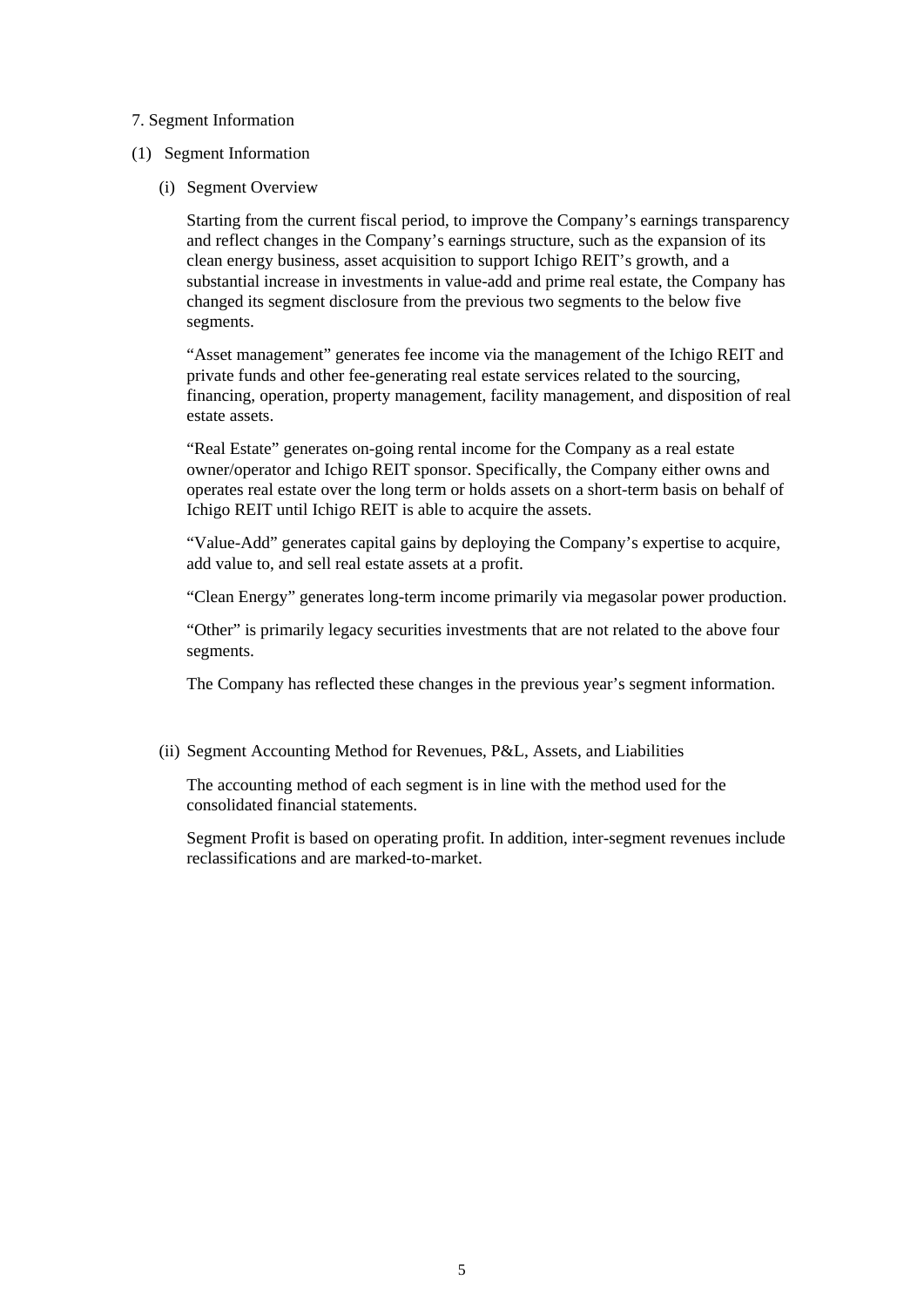### (iii)Revenues, P&L, Assets, and Liabilities by Segment

### February 2013 Fiscal Year (from March 1, 2012 to February 28, 2013)

|                                                       |                          |                          |                          |                          |                          |        |                          | (Million Yen)                                                           |
|-------------------------------------------------------|--------------------------|--------------------------|--------------------------|--------------------------|--------------------------|--------|--------------------------|-------------------------------------------------------------------------|
|                                                       |                          |                          |                          | Segment                  |                          |        |                          |                                                                         |
|                                                       | Asset<br>Management      | <b>Real Estate</b>       | Value-Add                | Clean<br>Energy          | Other                    | Total  | Adjustment<br>(Note)     | Amount<br>Recorded in<br>Consolidated<br>Financial<br><b>Statements</b> |
| Revenues<br>Revenues from External<br>Customers       | 3,743                    | 4,071                    | 7,537                    | 4                        | 1,041                    | 16,397 | $\overline{a}$           | 16,397                                                                  |
| <b>Inter-Segment Revenues</b><br>or Reclassifications | 557                      | $\overline{\phantom{a}}$ | $\mathbf{0}$             | $\overline{c}$           | 39                       | 600    | (600)                    | $\overline{\phantom{a}}$                                                |
| Total                                                 | 4,300                    | 4,071                    | 7,537                    | $\overline{7}$           | 1,080                    | 16,998 | (600)                    | 16,397                                                                  |
| Segment Operating Profit                              | 358                      | 454                      | 869                      | (50)                     | 219                      | 1,852  | (7)                      | 1,844                                                                   |
| <b>Segment Assets</b>                                 | 2,919                    | 18,230                   | 46,328                   | 296                      | 6,751                    | 74,526 | 5,902                    | 80,428                                                                  |
| Other Items                                           |                          |                          |                          |                          |                          |        |                          |                                                                         |
| Depreciation                                          | $\,8$                    | 173                      | 29                       | $\theta$                 |                          | 212    | 17                       | 230                                                                     |
| Impairment                                            | $\overline{\phantom{a}}$ | 5                        | 28                       | $\overline{\phantom{a}}$ |                          | 33     | $\overline{\phantom{a}}$ | 33                                                                      |
| Increase in Tangible/<br><b>Intangible Assets</b>     | $\mathfrak{Z}$           | 153                      | $\overline{\phantom{a}}$ | 11                       | $\overline{\phantom{a}}$ | 168    | 14                       | 183                                                                     |

(Note) Adjustments are made for any items that relate to the Company but are not allocated to any segment. The 5,902 million Adjustment in Segment Assets relates to assets that are mostly cash and cash equivalents.

### February 2014 Fiscal Year (from March 1, 2013 to February 28, 2014)

|                                                   |                          |                    |                          |                 |                          |        |                          | $($ IVIIIIIIOII I EII                                            |
|---------------------------------------------------|--------------------------|--------------------|--------------------------|-----------------|--------------------------|--------|--------------------------|------------------------------------------------------------------|
|                                                   |                          |                    |                          | Segment         |                          |        |                          |                                                                  |
|                                                   | Asset<br>Management      | <b>Real Estate</b> | Value-Add                | Clean<br>Energy | Other                    | Total  | Adjustment<br>(Note)     | Amount<br>Recorded in<br>Consolidated<br>Financial<br>Statements |
| Revenues<br>Revenues from External<br>Customers   | 4,118                    | 7,853              | 22,305                   | 126             | 697                      | 35,101 | $\overline{\phantom{a}}$ | 35,101                                                           |
| Inter-Segment Activities<br>or Reclassifications  | 876                      |                    | $\mathbf{0}$             | 9               | 40                       | 928    | (928)                    |                                                                  |
| Total                                             | 4,994                    | 7,855              | 22,305                   | 136             | 737                      | 36,029 | (928)                    | 35,101                                                           |
| <b>Segment Operating Profit</b>                   | 919                      | 1,528              | 1,873                    | (253)           | 143                      | 4,210  | (298)                    | 3,912                                                            |
| <b>Segment Assets</b>                             | 2,746                    | 38,113             | 43,178                   | 5,000           | 5,052                    | 94,091 | 20,853                   | 114,944                                                          |
| Other Items                                       |                          |                    |                          |                 |                          |        |                          |                                                                  |
| Depreciation                                      | 9                        | 234                | 11                       | 30              | $\overline{\phantom{0}}$ | 286    | 17                       | 304                                                              |
| Impairment                                        | $\overline{\phantom{a}}$ |                    | 307                      |                 | $\overline{\phantom{0}}$ | 307    | $\overline{\phantom{0}}$ | 307                                                              |
| Increase of Tangible/<br><b>Intangible Assets</b> | 10                       | 4,836              | $\overline{\phantom{a}}$ | 4,335           | -                        | 9,182  | 46                       | 9,228                                                            |

(Note) Adjustments are made for any items that relate to the Company but are not allocated to any segment. The 20,853 million Adjustment in Segment Assets relates to assets that are mostly cash and cash equivalents.

(Million Yen)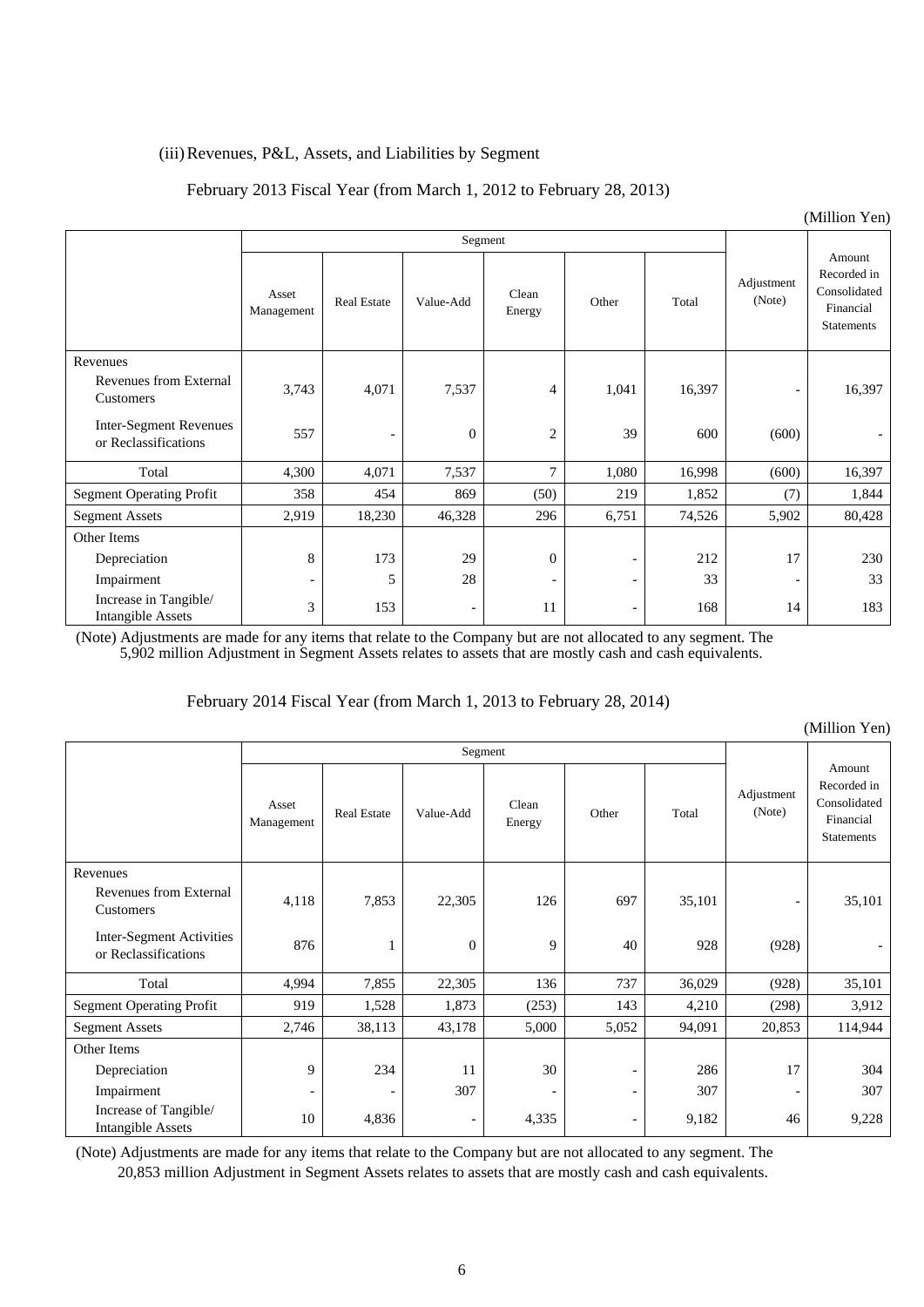## (2) Goodwill and Amortization by Segment

## February 2013 Fiscal Year (from March 1, 2012 to February 28, 2013)

| Goodwill                                           |                     |                          |           |                 |                          |       |                          | (Million Yen)                                                           |
|----------------------------------------------------|---------------------|--------------------------|-----------|-----------------|--------------------------|-------|--------------------------|-------------------------------------------------------------------------|
|                                                    | Segment             |                          |           |                 |                          |       |                          |                                                                         |
|                                                    | Asset<br>Management | <b>Real Estate</b>       | Value-Add | Clean<br>Energy | Other                    | Total | Adjustment               | Amount<br>Recorded in<br>Consolidated<br>Financial<br><b>Statements</b> |
| Amortization during the<br>fiscal year             | 111                 | $\overline{\phantom{0}}$ | -         | 3               | $\overline{\phantom{a}}$ | 114   | $\overline{\phantom{0}}$ | 114                                                                     |
| Outstanding balance as<br>of the end of the period | 1,966               | $\overline{\phantom{0}}$ | -         | 237             | $\overline{\phantom{a}}$ | 2,203 | $\overline{\phantom{0}}$ | 2,203                                                                   |

|                                                    |                     |                    |           | <b>Negative Goodwill</b> |       |       |                          | (Million Yen)                                                           |
|----------------------------------------------------|---------------------|--------------------|-----------|--------------------------|-------|-------|--------------------------|-------------------------------------------------------------------------|
|                                                    | Segment             |                    |           |                          |       |       |                          |                                                                         |
|                                                    | Asset<br>Management | <b>Real Estate</b> | Value-Add | Clean<br>Energy          | Other | Total | Adjustment               | Amount<br>Recorded in<br>Consolidated<br>Financial<br><b>Statements</b> |
| Amortization during the<br>fiscal year             | -                   | 90                 | -         | $\overline{\phantom{0}}$ |       | 90    | $\overline{\phantom{a}}$ | 90                                                                      |
| Outstanding balance as<br>of the end of the period | -                   | 270                | -         | -                        |       | 270   | $\overline{\phantom{a}}$ | 270                                                                     |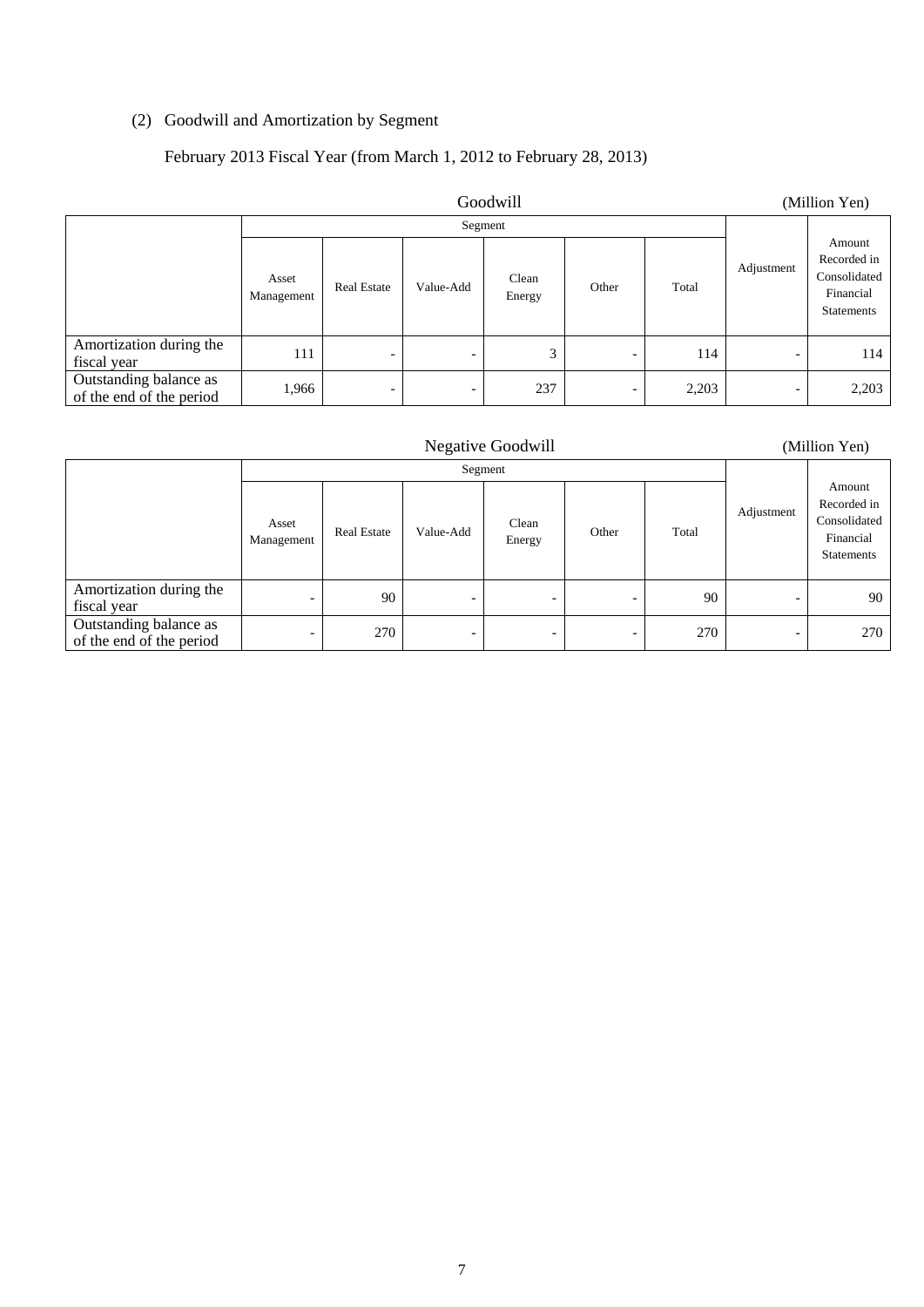### February 2014 Fiscal Year (from March 1, 2013 to February 28, 2014)

| Goodwill                                           |                     |                    |                          |                 |                          | (Million Yen) |                          |                                                                  |
|----------------------------------------------------|---------------------|--------------------|--------------------------|-----------------|--------------------------|---------------|--------------------------|------------------------------------------------------------------|
|                                                    | Segment             |                    |                          |                 |                          |               |                          |                                                                  |
|                                                    | Asset<br>Management | <b>Real Estate</b> | Value-Add                | Clean<br>Energy | Other                    | Total         | Adjustment               | Amount<br>Recorded in<br>Consolidated<br>Financial<br>Statements |
| Amortization during the<br>fiscal year             | 111                 | 15                 | $\overline{\phantom{a}}$ | 12              | $\overline{\phantom{a}}$ | 139           | $\overline{\phantom{0}}$ | 139                                                              |
| Outstanding balance as<br>of the end of the period | 1,854               | 142                | $\overline{\phantom{0}}$ | 225             | $\overline{\phantom{0}}$ | 2,221         | -                        | 2,221                                                            |

Negative Goodwill (Million Yen)

| Segment                                            |                          |                    |           |                          |                          |       |                          |                                                                         |
|----------------------------------------------------|--------------------------|--------------------|-----------|--------------------------|--------------------------|-------|--------------------------|-------------------------------------------------------------------------|
|                                                    | Asset<br>Management      | <b>Real Estate</b> | Value-Add | Clean<br>Energy          | Other                    | Total | Adjustment               | Amount<br>Recorded in<br>Consolidated<br>Financial<br><b>Statements</b> |
| Amortization during the<br>fiscal year             | $\overline{\phantom{a}}$ | 90                 | -         | $\overline{\phantom{0}}$ | $\overline{\phantom{a}}$ | 90    | -                        | 90                                                                      |
| Outstanding balance as<br>of the end of the period | $\overline{\phantom{0}}$ | 180                | -         | -                        | $\overline{\phantom{0}}$ | 180   | $\overline{\phantom{0}}$ | 180                                                                     |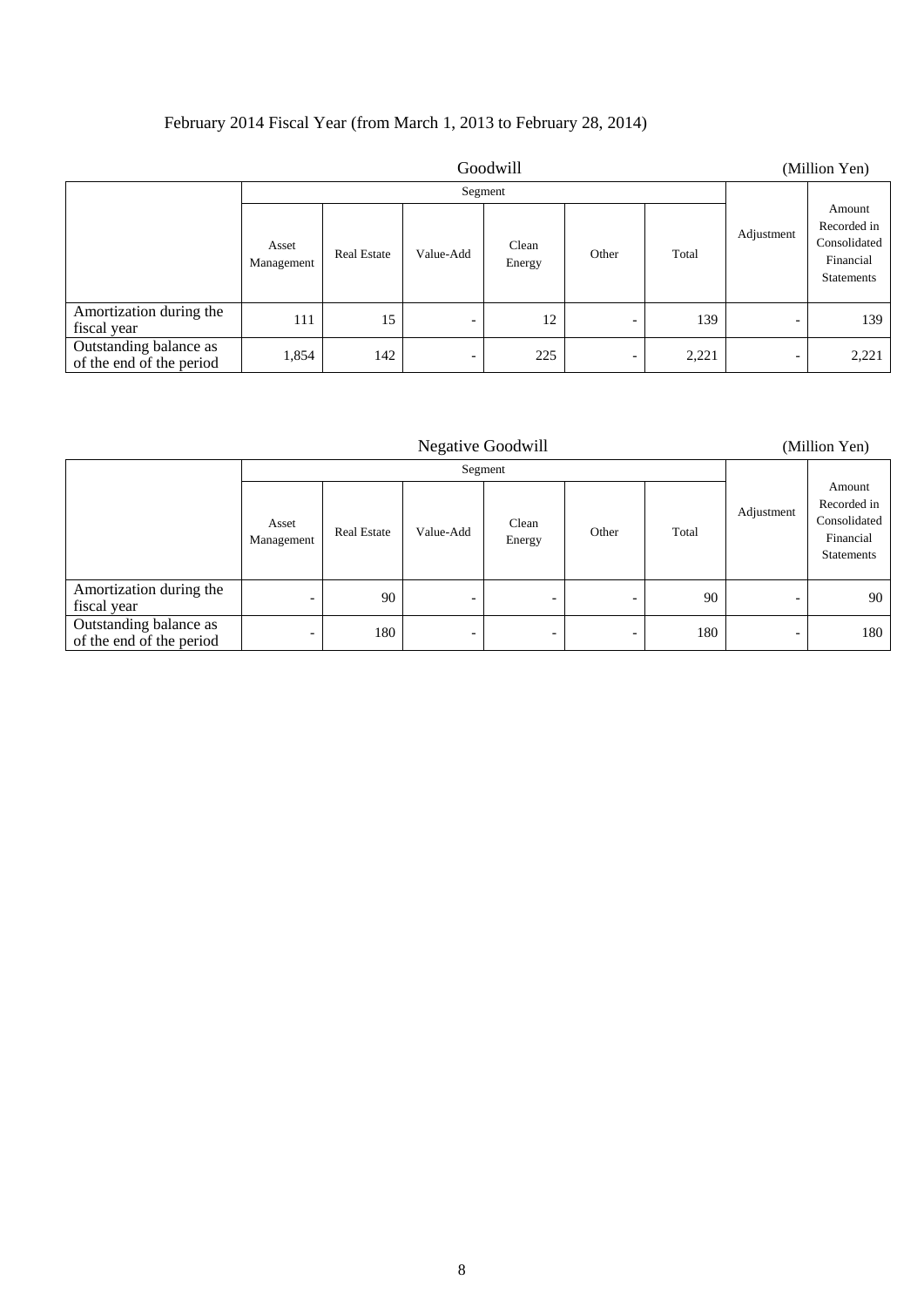## **Consolidated Balance Sheet**

|                                                                        |                    | (Million Yen)    |
|------------------------------------------------------------------------|--------------------|------------------|
|                                                                        | Feb 13 Full Year   | Feb 14 Full Year |
|                                                                        | (Feb 28, 2013)     | (Feb 28, 2014)   |
| <b>Assets</b>                                                          |                    |                  |
| <b>Current Assets</b>                                                  |                    |                  |
| Cash and cash equivalents                                              | 9,713              | 24,991           |
| Trade notes and accounts receivable                                    | 548                | 451              |
| Operational investments in loans                                       | 3,636              | 1,100            |
| Operational investments in securities                                  | 4,271              | 3,583            |
| Real estate for sale                                                   | 46,176             | 54,084           |
| Deferred tax assets                                                    | 369                | 576              |
| Others                                                                 | 2,042              | 1,384            |
| Less: allowance for doubtful accounts                                  | (3,177)            | (410)            |
| <b>Total Current Assets</b>                                            | 63,581             | 85,761           |
| <b>Fixed Assets</b>                                                    |                    |                  |
| <b>Property, Plant and Equipment</b>                                   |                    |                  |
| Buildings and structures                                               | 4,842              | 7,214            |
| Accumulated depreciation                                               | (1,979)            | (2,313)          |
| Buildings and structures (net)                                         | 2,863              | 4,901            |
| Machinery and equipment                                                | 110                | 2,166            |
| Accumulated depreciation                                               | (88)               | (122)            |
| Machinery and equipment (net)                                          | 21                 | 2,044            |
| Land                                                                   | 7,082              | 12,433           |
| Construction in progress                                               | 3                  | 1,837            |
| Others                                                                 | 275                | 286              |
| <b>Accumulated Depreciation</b>                                        | (198)              | (201)            |
| Other (net)                                                            | 76                 | 84               |
|                                                                        |                    |                  |
| <b>Total Tangible Assets</b>                                           | 10,047             | 21,300           |
| <b>Intangible Assets</b><br>Goodwill                                   | 2,203              | 2,221            |
|                                                                        |                    | 392              |
| Leasehold rights<br>Others                                             | 20                 | 71               |
|                                                                        | 2,223              | 2,686            |
| <b>Total Intangible Assets</b><br><b>Investments and Other Assets</b>  |                    |                  |
| Investments in securities                                              |                    |                  |
|                                                                        | 4,117              | 4,278            |
| Long-term loans receivable<br>Deferred tax assets                      | 13<br>$\mathbf{0}$ | 13<br>222        |
| Others                                                                 | 545                | 780              |
| Less: allowance for doubtful accounts                                  |                    |                  |
|                                                                        | (101)              | (97)             |
| <b>Total Investments and Other Assets</b><br><b>Total Fixed Assets</b> | 4,575              | 5,196            |
|                                                                        | 16,846             | 29,183           |
| <b>Total Assets</b>                                                    | 80,428             | 114,944          |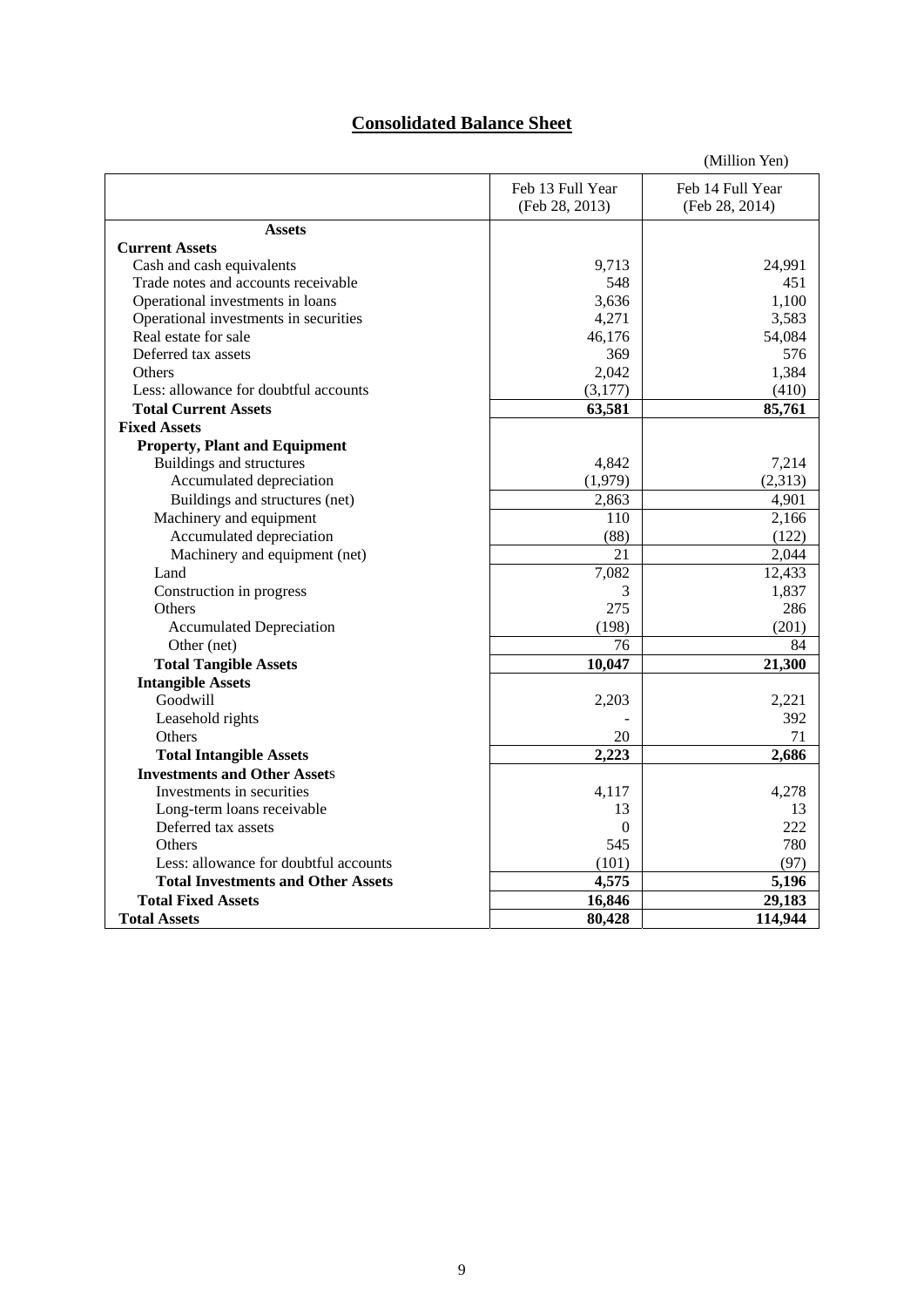|                                                     |                  | (Million Yen)    |
|-----------------------------------------------------|------------------|------------------|
|                                                     | Feb 13 Full Year | Feb 14 Full Year |
|                                                     | (Feb 28, 2013)   | (Feb 28, 2014)   |
| <b>Liabilities</b>                                  |                  |                  |
| <b>Current Liabilities</b>                          |                  |                  |
| Trade notes and accounts payable                    | 64               | 132              |
| Short-term borrowings                               | 484              | 950              |
| Long-term borrowings (due within one year)          | 966              | 3,123            |
| Long-term non-recourse loans (due within one        | 2,263            | 428              |
| year)                                               |                  |                  |
| Income taxes payable                                | 65               | 96               |
| Deferred tax liabilities                            | 15               | 24               |
| Accrued bonuses                                     | 25               | 14               |
| Other current liabilities                           | 3,419            | 2,817            |
| <b>Total Current Liabilities</b>                    | 7,304            | 7,588            |
| <b>Long Term Liabilities</b>                        |                  |                  |
| Long-term borrowings                                | 5,456            | 26,126           |
| Long-term non-recourse loans                        | 32,776           | 24,178           |
| Deferred tax liabilities                            | 277              | 1,213            |
| Long-term security deposits received                | 3,230            | 4,770            |
| Negative goodwill                                   | 270              | 180              |
| Other long-term liabilities                         | 46               | 44               |
| <b>Total Long Term Liabilities</b>                  | 42,056           | 56,513           |
| <b>Total Liabilities</b>                            | 49,361           | 64,102           |
| <b>Net Assets</b>                                   |                  |                  |
| <b>Shareholders' Equity</b>                         |                  |                  |
| Capital                                             | 18,113           | 26,443           |
| Capital reserve                                     | 2,429            | 10,808           |
| Retained earnings                                   | 7,923            | 10,891           |
| Treasury stock                                      | (187)            | (92)             |
| <b>Total Shareholders' Equity</b>                   | 28,279           | 48,050           |
| <b>Accumulated Other Comprehensive Income</b>       |                  |                  |
| Unrealized gain on other securities, net            | 160              | 400              |
| Foreign currency translation adjustment             | 16               | 9                |
| <b>Total Accumulated Other Comprehensive Income</b> | 177              | 409              |
| <b>Stock Acquisition Rights</b>                     | 143              | 121              |
| <b>Minority Interests</b>                           | 2,466            | 2,261            |
| <b>Total Net Assets</b>                             | 31,066           | 50,842           |
| <b>Total Liabilities and Net Assets</b>             | 80,428           | 114,944          |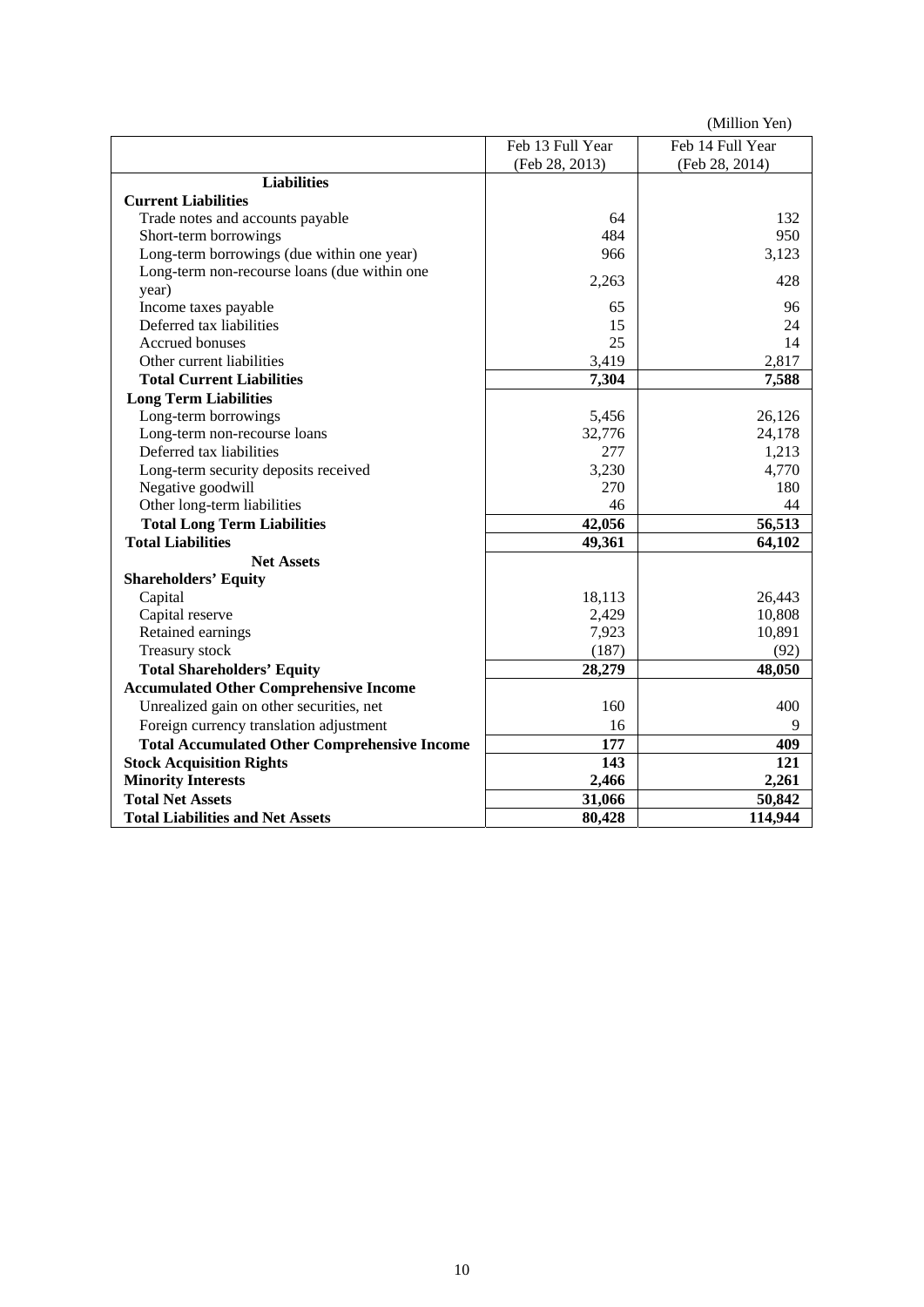## **Consolidated Income Statement**

|                                                 |                    | (Million Yen)     |
|-------------------------------------------------|--------------------|-------------------|
|                                                 | Feb 13             | Feb 14            |
|                                                 | (From Mar 1, 2012) | (From Mar 1, 2013 |
|                                                 | To Feb 28, 2013)   | To Feb 28, 2014)  |
| <b>Revenues</b>                                 | 16,397             | 35,101            |
| <b>Cost of Revenues</b>                         | 11,422             | 27,666            |
| <b>Gross Profit</b>                             | 4,974              | 7,435             |
| SG&A                                            | 3,130              | 3,522             |
| <b>Operating Profit</b>                         | 1,844              | 3,912             |
| <b>Non-Operating Profit</b>                     |                    |                   |
| Interest income                                 | 3                  | 4                 |
| Dividend income                                 | 24                 | 112               |
| Amortization of negative goodwill               | 90                 | 90                |
| Others                                          | 36                 | 31                |
| <b>Total Non-Operating Profit</b>               | 155                | 238               |
| <b>Non-Operating Expenses</b>                   |                    |                   |
| Interest on debt                                | 238                | 370               |
| Stock issuance cost                             | $\mathbf{0}$       | 89                |
| Others                                          | 26                 | 93                |
| <b>Total Non-Operating Expenses</b>             | 265                | 553               |
| <b>Recurring Profit</b>                         | 1,734              | 3,597             |
| <b>Extraordinary Gain</b>                       |                    |                   |
| Gain on sales of fixed assets                   | 9                  | 7                 |
| Gain on sales of investment securities          | 72                 | 204               |
| Receipt of share trading proceeds               |                    | 434               |
| Others                                          | $\theta$           | 33                |
| <b>Total Extraordinary Gain</b>                 | 83                 | 680               |
| <b>Extraordinary Loss</b>                       |                    |                   |
| Loss on sale and retirement of fixed assets     | 1                  | 1                 |
| Loss on valuation of investment securities      | 62                 |                   |
| Office move expenses                            | 19                 | 21                |
| Impairment loss                                 | 33                 | 307               |
| Others                                          | 8                  | 13                |
| <b>Total Extraordinary Loss</b>                 | 124                | 344               |
| <b>Profit before Income Taxes</b>               | 1,693              | 3,933             |
| <b>Income taxes-current</b>                     | 54                 | 43                |
| <b>Income taxes-deferred</b>                    | (106)              | (616)             |
| <b>Total income taxes</b>                       | (51)               | (573)             |
| <b>Profit before Gain on Minority Interests</b> | 1,745              | 4,506             |
| <b>Gain (loss) on Minority Interests</b>        | 108                | (19)              |
| <b>Net Profit</b>                               | 1,637              | 4,526             |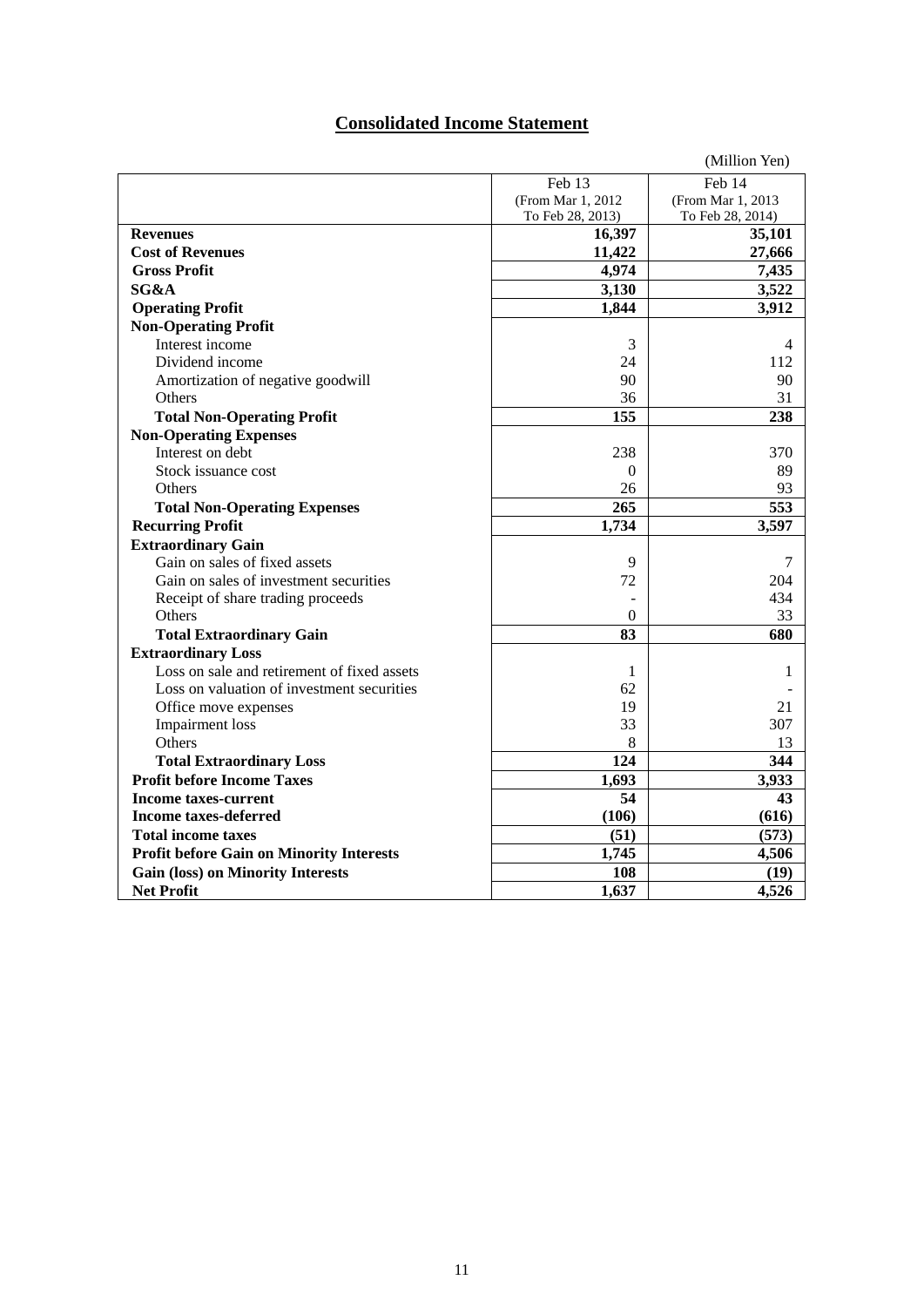# **Consolidated Statements of Comprehensive Income**

|                                                 |                    | (Million Yen)      |
|-------------------------------------------------|--------------------|--------------------|
|                                                 | Feb 13             | Feb 14             |
|                                                 | (From Mar 1, 2012) | (From Mar 1, 2013) |
|                                                 | To Feb 28, 2013)   | To Feb 28, 2014)   |
| <b>Profit before Gain on Minority Interests</b> | 1,745              | 4,506              |
| <b>Other Comprehensive Income</b>               |                    |                    |
| Valuation gain on other securities              | 1.014              | 70                 |
| Foreign currency translation adjustment         | (30)               | (58)               |
| <b>Total Other Comprehensive Income</b>         | 984                | 12                 |
| <b>Comprehensive Income</b>                     | 2.729              | 4,518              |
| (Breakdown)                                     |                    |                    |
| Comprehensive income for shareholders of the    |                    |                    |
| parent company                                  | 2,426              | 4,718              |
| Comprehensive income for minority interests     | 303                | (200)              |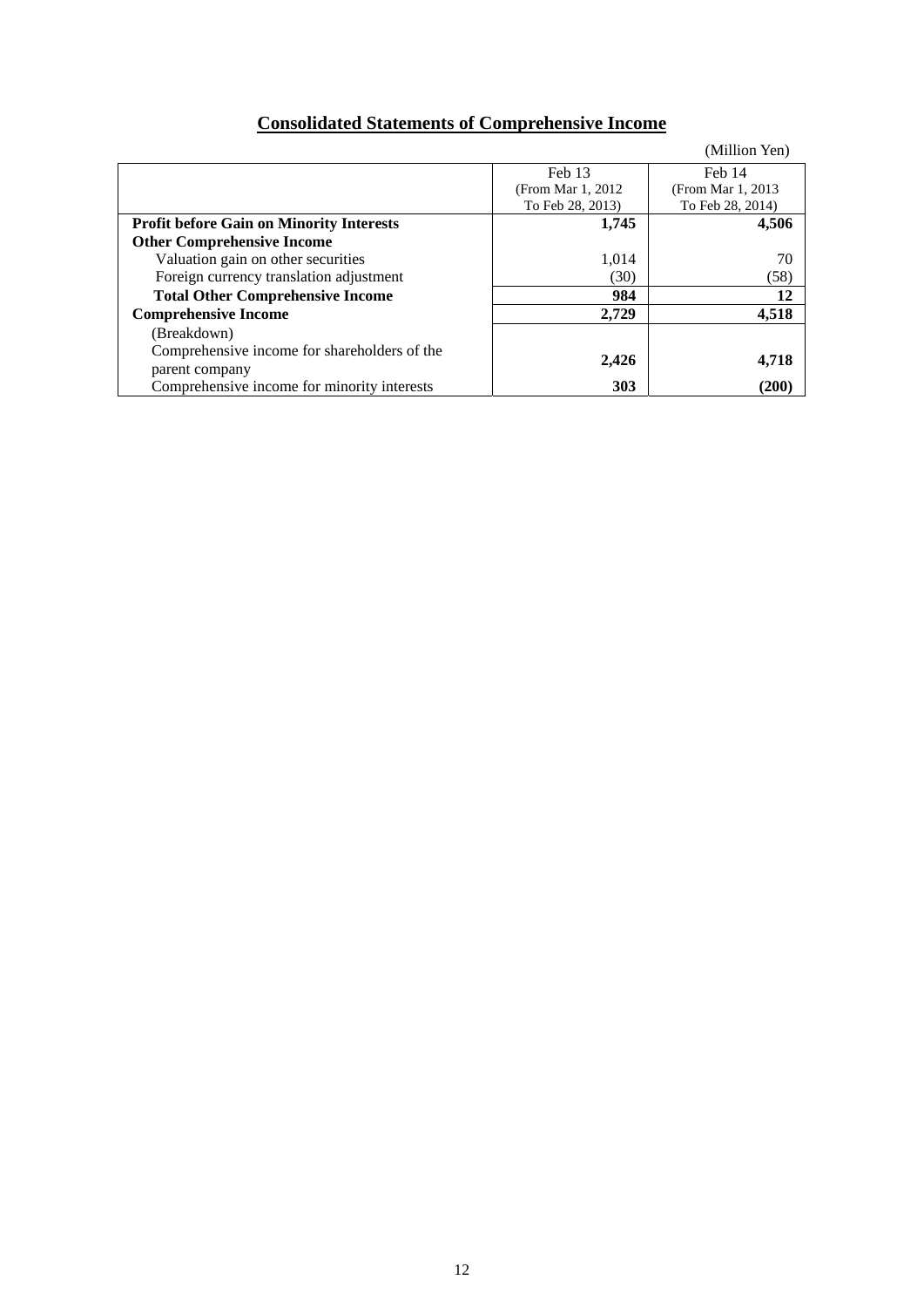## **Consolidated Cash Flow Statement**

|                                                      |                    | (Million Yen)      |
|------------------------------------------------------|--------------------|--------------------|
|                                                      | Feb 13             | Feb 14             |
|                                                      | (From Mar 1, 2012) | (From Mar 1, 2013) |
|                                                      | To Feb 28, 2013)   | To Feb 28, 2014)   |
| <b>Cash Flows from Operating Activities:</b>         |                    |                    |
| Income before income taxes                           | 1,693              | 3,933              |
| Depreciation                                         | 230                | 304                |
| Share-based compensation expenses                    | 49                 | 69                 |
| Amortization of goodwill                             | 114                | 139                |
| Amortization of negative goodwill                    | (90)               | (90)               |
| Increase (decrease) in accrued bonuses               | 3                  | (11)               |
| Increase (decrease) in allowance for doubtful        | 195                | 33                 |
| accounts                                             |                    |                    |
| Increase (decrease) in other allowances              | (11)               |                    |
| Interest and dividend income                         | (28)               | (116)              |
| Interest on debt                                     | 238                | 370                |
| Loss (gain) on sales of investment securities        | (72)               | (204)              |
| Loss (gain) on sales/retirement of fixed assets      | (8)                | (6)                |
| <b>Impairment</b> loss                               | 33                 | 307                |
| Loss on valuation of investment securities           | 62                 |                    |
| Decrease (increase) in trading notes and receivable  | 515                | 97                 |
| Decrease (increase) in operating loans receivable    | (1,100)            | 218                |
| Decrease (increase) in operational investments       | 723                | 1,635              |
| in securities                                        |                    |                    |
| Loss on valuation of operational investments         | 63                 | 114                |
| in securities                                        |                    |                    |
| Decrease (increase) in real estate for sale          | 2,556              | (6,729)            |
| Loss on valuation of real estate for sale            | 119                |                    |
| Loss on valuation of investments                     | 1                  | 12                 |
| Decrease (increase) in accounts receivable           | (380)              | (255)              |
| Increase (decrease) in accounts payable              | (39)               | (139)              |
| Increase (decrease) in accrued expenses              | 519                | 137                |
| Increase (decrease) in advances received             | 11                 | 38                 |
| Increase (decrease) in security deposits received    | (253)              | 1,230              |
| Others                                               | (239)              | 522                |
| Sub-total                                            | 4,908              | 1,611              |
| Interest and dividend income received                | 28                 | 116                |
| Interest expenses paid                               | (220)              | (378)              |
| Income taxes paid                                    | (106)              | (94)               |
| <b>Net Cash from (Used for) Operating Activities</b> | 4,609              | 1,254              |